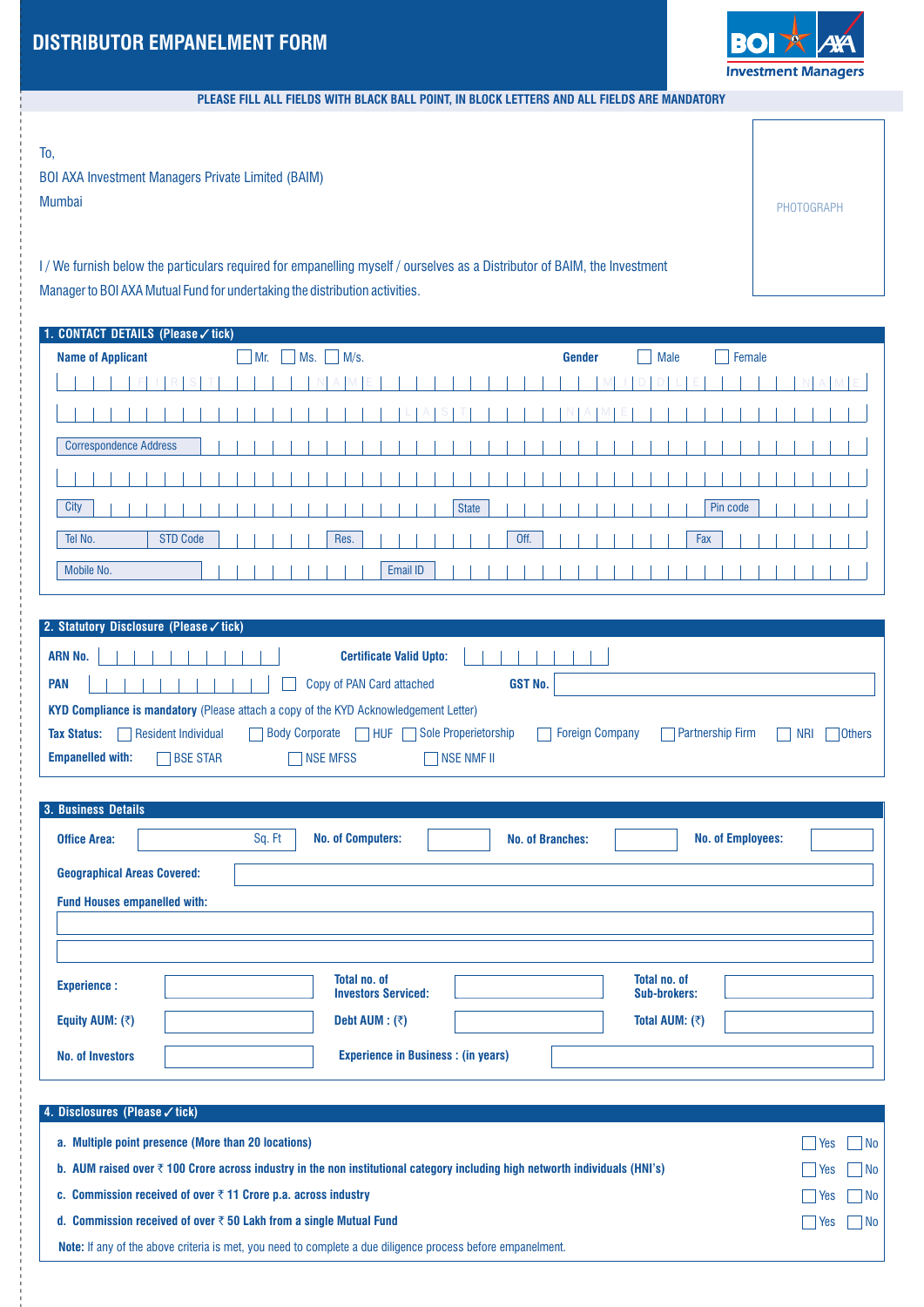|                            |  |  |                                    |                  | 5. BANK ACCOUNT DETAILS (Your commission/brokerage payments will be paid by direct credit to this account) |  |
|----------------------------|--|--|------------------------------------|------------------|------------------------------------------------------------------------------------------------------------|--|
| <b>Bank Name</b>           |  |  |                                    |                  |                                                                                                            |  |
|                            |  |  |                                    |                  | <b>Account Number</b>                                                                                      |  |
| <b>Bank Branch Address</b> |  |  |                                    |                  |                                                                                                            |  |
|                            |  |  |                                    |                  |                                                                                                            |  |
| City                       |  |  |                                    | <b>State</b>     | Pin code                                                                                                   |  |
| <b>MICR Code</b>           |  |  | (9 digit code on your cheque book) | <b>IFSC Code</b> | (as written on your cheque book)                                                                           |  |

| <b>6. Communication (Please</b> $\checkmark$ tick whichever is applicable): |        |         |          |        |         |  |
|-----------------------------------------------------------------------------|--------|---------|----------|--------|---------|--|
| <b>Brokerage reports:</b>                                                   | E-mail | Printed | Updates: | E-mail | Printed |  |

|              |                      | 7. Nomination facility: (Available only for individuals) |                     |
|--------------|----------------------|----------------------------------------------------------|---------------------|
|              | Name of the Nominee: | Relationship with you:                                   |                     |
|              | Nominee's Address:   |                                                          |                     |
| City         |                      | <b>Pin Code</b>                                          |                     |
| <b>State</b> |                      |                                                          | Nominee's Signature |

## **8. Declaration:**

I / We hereby declare that the information provided is factual and correct. I / We understand that if any information is found to be incomplete, false or wrong, then the BAIM may take suitable action against me including termination of empanelment / Distribution Agreement. I / We further confirm that all our personnel, sub-agents are certified and registered with AMFI and hold a valid AMFI certificate and photo-identity card.

## **TERMS AND CONDITIONS**

These Terms and Conditions of Empanelment as a Distributor of BOI AXA Mutual Fund (including statements made/ information provided) are a binding contract between yourself and BOI AXA Investment Managers Private Limited ("BAIM/AMC") (as asset manager of BOI AXA Mutual Fund ("BAMF") for your appointment as a distributor of schemes of BOI AXA Mutual Fund managed by BAIM and of other products/ services that may be offered by BAIM from time to time. Please read these Terms and Conditions carefully. By signing these Terms and Conditions you acknowledge that you have read, understood and agree to be legally bound by them.

Distributor and BAIM are hereinafter collectively referred to as "Parties" and individually as "Party" (which expression shall unless repugnant to the context and meaning thereof be deemed to mean and include its successors, and assigns.

## WHEREAS

BAIM has been appointed to act as the investment manager of BOI AXA Mutual Fund (hereinafter referred to as "the Fund"), a mutual fund registered with the Securities Exchange Board of India, By way of an investment management agreement dated November 16, 2007 ("Investment Management Agreement").

The Distributor, in order to enhance its business activities, has approached BAIM to distribute the schemes of the MF and other product/ services that may be offered by BAIM from time to time, through its branch network and the same has been accepted and agreed to by BAIM subject to the terms and conditions agreed by and between the Distributor & BAIM. The Distributor agrees to abide by these terms and conditions and the modifications thereto, from time to time.

AND WHEREAS, with effect from the effective date mentioned in this document, BAIM has agreed to empanel the distributor for procuring subscriptions for various schemes launched by the Fund from time (hereinafter referred to as "the Business")

## **TERMS AND CONDITIONS**

**1.** In this Terms and Conditions, unless the context otherwise requires, the following expressions shall have the meaning assigned to them:

- (a) **"MF Regulations"**means Securities and Exchange Board of India (Mutual Fund) Regulations, 1996 of India.
- (b) "Mutual Fund" means and refers to BOI AXA Mutual Fund, a Trust established pursuant to a Deed of Trust/ restated Deed of Trust and engaged in mutual fund activities and governed under the Indian Trusts Act, 1882 and registered with Securities & Exchange Board of India as a mutual Fund under registration no. MF/056/08/01 dated May 25, 2012 under SEBI (Mutual Funds) Regulations, 1996.
- (c) **"Regulatory Authority"** means SEBI and any other governmental or regulatory bodies by which the Trustee Company and/or the Mutual Fund and/or the AMC (as the case may be) are regulated.
- (d) **"Scheme"** means mutual fund scheme or products of the Mutual Fund made available by the AMC pursuant to Offer Document to provide facilities to persons to subscribe for Units under such scheme.
- (e) **"SEBI"**means the Securities and Exchange Board of India established under Section 3 of the Securities and Exchange Board of India Act, 1992.
- (f) **"Trustee Company"** refers to BOI AXA Trustee Services Private Limited, the Trustee of the Mutual Fund.

## **2. DISTRIBUTION TERMS AND CONDITIONS**

- 2.1 The AMC hereby appoints the Distributor and the Distributor accepts the appointment as Distributor to distribute through Distributor's branches (and in such other manner as may be decided upon by<br>the Distributor from
- 2.2 This empanelment shall come into force on its execution (execution by both or by AMC whichever is later), provided that AMC may choose, in writing, a date other than the execution date in which case this Agreement shall come into force from such other date (such date of coming into force of this empanelment referred to as "**Effective Date**" in this Terms & Conditions).
- 2.3 The appointment, continuance and functioning of the Distributor shall be also governed by and shall be subject to the provisions of the Applicable Laws.
- 2.4 Distributor agrees not to make any statement or do any act, including any alteration, addition, modification or erasure on any marketing literature and documents of or issued by or provided by the AMC or filled up by investor.
- 2.5 Distributor agrees that he will not incur or purport to incur any debt or liability on behalf of AMC or pledge the credit of AMC unless so specifically authorised in writing by the AMC.
- 2.6 The Distributor shall not allow or offer to allow, either directly or indirectly, as an inducement, to a prospect or a Unit Holder, to purchase or redeem or transact Units, any rebate of any amount. 2.7 Code of conduct: The Distributor agrees and undertakes to abide by the following:
	- 2.7.1 The Distributor shall not obtain / seek / provide / give undue favors or graft from / to any employee of AMC or any other person, customer, investor or Unit Holder of AMC.
	-
	- 2.7.2 The Distributor shall not accept / give gift of substantial value (greater than Rs 1,000 or such amount as AMC may prescribe) from / to any employee of AMC or any person, customer, investor or Unit Holder of AMC in connection with any matter or dealing concerning AMC.
	- 2.7.3 The Distributor shall follow AMFI's Code of Conduct for Distributors as prescribed and as in force from time to time.

|                                                                           |                              | <b>Checklist for Documents to be Submitted</b>       |                |                    |                |
|---------------------------------------------------------------------------|------------------------------|------------------------------------------------------|----------------|--------------------|----------------|
| <b>For Office Use Only:</b>                                               |                              | <b>Documents</b>                                     | <b>IFA</b>     | <b>Partnership</b> | <b>Company</b> |
| We have verified and checked the document(s) and found the same in order. |                              |                                                      | Proprietorship | <b>Firm</b>        |                |
|                                                                           |                              | <b>Copy of AMFI Certificate</b>                      |                |                    |                |
| <b>Reporting Branch</b>                                                   | <b>Location Code</b>         | Copy of the KYD Acknowledgement Letter               |                |                    |                |
| <b>Relationship Manager Name</b>                                          | Emp Code                     | Copy of the ARN Card                                 |                |                    |                |
| <b>Distributor Name</b>                                                   | <b>Distributor Code</b>      | <b>PAN Card Copy</b>                                 |                |                    |                |
|                                                                           |                              | <b>Cancelled Cheque Copy</b>                         |                |                    |                |
| <b>Comments &amp; Recommendations</b>                                     |                              | Memorandum & Articles of Association                 |                | N A                |                |
| <b>Internal Code</b>                                                      | <b>Empanelment from Date</b> | Principal Officer Details, Authorised Signatory List | N A            |                    |                |
| Signature of Branch Manager                                               |                              | <b>Partnership Deed &amp; Resolution</b>             | N A            |                    | N A            |
|                                                                           |                              | <b>Board Resolution</b>                              |                |                    |                |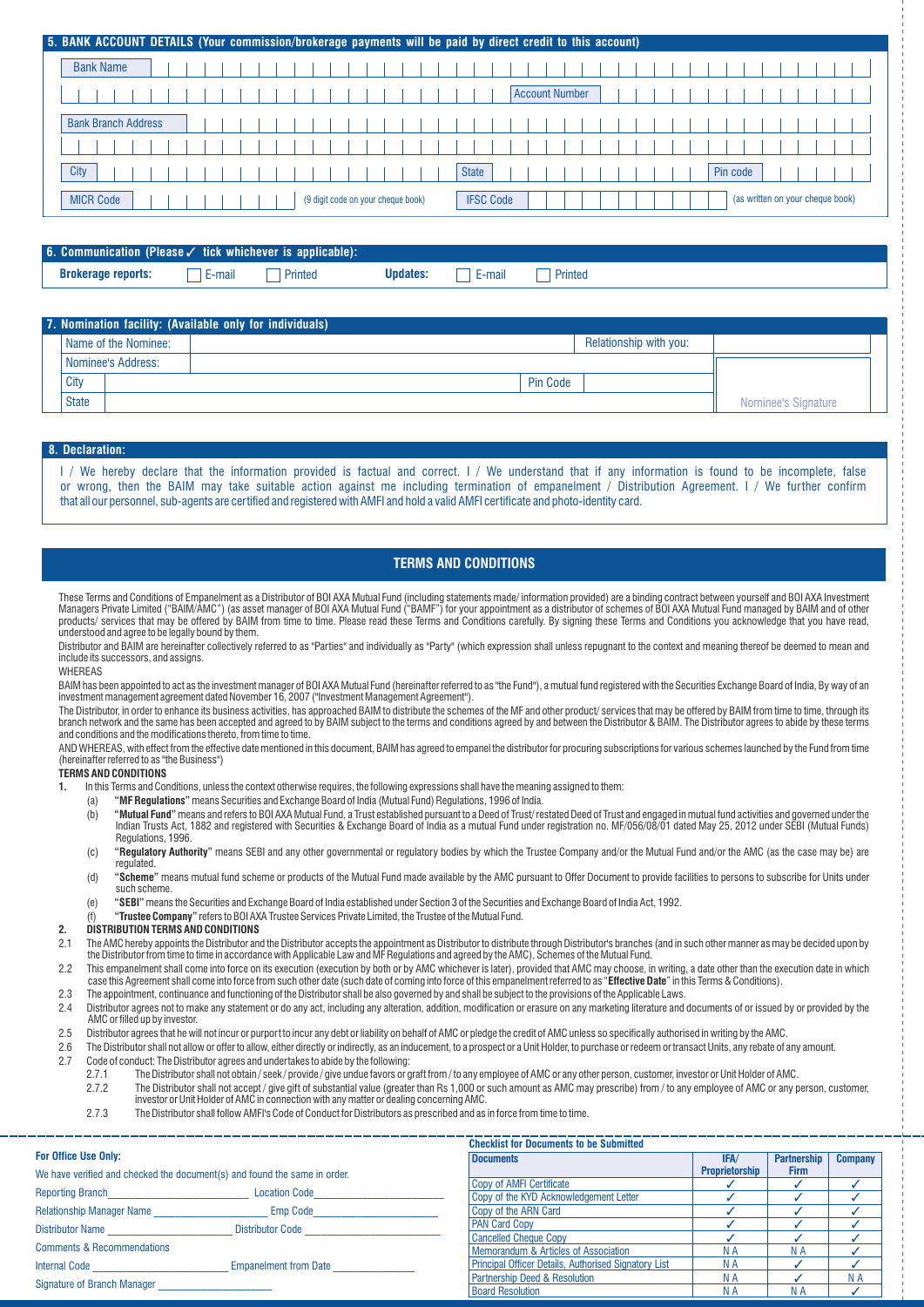- 2.7.4 In case of Stock Exchange Distributor, he shall follow the Code of Conduct as prescribed under SEBI Stock Brokers Regulations and by the Stock Exchange of which he is a member. Breach of any provisions of this Clause will entitle AMC to terminate this empanelment forthwith irrespective of anything to the contrary in this Terms & Conditions.
- 2.8 The Distributor shall not and is not authorised to accept any money towards investment in Units, in cash from any customer, investor or Unit Holder. Distributor specifically understands that non-<br>adherence to th
- 2.9 The business procured by the Distributor for AMC and discharge of its obligations under this empanelment shall be in accordance with AMC's corporate objectives and with particular regard to AMC's image and standing in the industry and in the community.
- 2.10 The Distributor shall familiarize himself with the Applicable Law as in force from time to time and which has a bearing on the discharge of his obligations; provided that in the event of any change in<br>the Applicable L obligations as were existent prior to such change, unless expressly approved in writing by AMC, or unless inconsistent with Applicable Law.
- 2.11 All forms, Key Information Memorandum (KIM), Offer documents, marketing literature, any software and other documents received by the Distributor from AMC or from or for the customers /investors/Unit Holders shall be held by him in trust for AMC, and shall be promptly handed over to AMC when required or upon termination of this empanelment. Upon termination or cessation of<br>this empanelment, the Distribu computer software received from or for or on behalf of or provided by AMC.
- 2.12 The Distributor shall allow officers of AMC (including its auditors and advisors), authorized in writing by AMC, to inspect and make copies of all / any records maintained by the Distributor in relation to any subject matter under this Terms & Conditions.
- 2.13 In relation to any right, privilege, duty or obligation of the Distributor under this Terms & Conditions, AMC is entitled to treat distributor differently from other distributors or any class of them.
- 2.14 The Distributor will forward to the AMC and/or the Registrar and Transfer Agent the investor's signed and duly completed application form for units with payment instruments and all other documents that have been received by the distributor for the AMC, provided that in case of Stock Exchange Distributor, the documents shall be forwarded to the AMC / Registrar & Transfer Agent in accordance with the operating procedure prescribed for Stock Exchange Mutual Fund Transaction Facility.
- 2.15 The AMC will provide or periodically send commission and transaction statement through electronic mail / as files downloadable from Website to the Distributor. Commission will be paid by<br>electronic mode of payment and any discrepancies to the AMC and the Registrar and Transfer Agent within the time specified by the AMC from time to time.
- 2.16 The AMC may make available the Schemes, present or future, for distribution by the Distributor. It shall be deemed that the Distributor has accepted to distribute all the Schemes of the Mutual Fund made available by the AMC unless the Distributor expressly rejects the right to distribute a particular Scheme(s). Provided that in case of Stock Broker Distributor, he can undertake transactions in only those Schemes of the Mutual Fund that are available on the Stock Exchange system of which he is a member.
- / In case of Stock Broker Distributor offering transactions to their clients through Stock Exchange Mutual Fund Transaction Facility ("the Facility"), they shall also abide by the terms and conditions of SEBI circular No S SEBI/AMFI or other regulatory authorities from time to time.
- 2.18 The AMC will from time to time prescribe operational guidelines and processes which shall be followed by the Distributor.

# **3. AMC'S DECLARATIONS, REPRESENTATIONS & WARRANTIES**<br>3.1 The AMC bereby declares that it has complied with or will compl

- The AMC hereby declares that it has complied with, or will comply with, applicable statutory provisions and guidelines, as amended from time to time.
- 3.2 The AMC will make available such number of Offer Documents and/or any abridged offer documents of a particular Scheme as may be reasonably requested by the Distributor, and agreed to by the AMC.
- 3.3 All transactions in Units, including purchase, sale, redemption and switch of Units shall be effected as per applicable provisions of NAV on the relevant Business Day and in accordance with the then current Offer Document.
- 3.4 The AMC will maintain at all times confidentiality of the investor data-base procured from the Distributor, provided that AMC shall at all times be entitled to share such data with any of its authorised<br>service provide fulfilling obligations of the AMC. Notwithstanding above, nothing herein contained shall preclude the AMC from complying with any statutory, regulatory or governmental requirement to provide information concerning the investor to which the AMC may be subject from time to time.
- 3.5 The AMC shall have the right to accept any subscription to Units of the Mutual Fund if a customer / investor / Unit Holder, though introduced by the Distributor anytime earlier, approaches the<br>AMC/Mutual Fund directly of its product(s) or literature or material in relation to investor service to Unit Holders without the Distributor's consent or without informing him.
- 3.6 Payments relating to redemptions by the Unit Holder(s) or any other amounts to Unit Holders shall be payable in favour of the Unit Holder(s) only through banking instruments / channels and shall only be dispatched directly to the Unit Holder.

# **4. DISTRIBUTOR'S DECLARATIONS, REPRESENTATIONS & UNDERTAKINGS**

- The Distributor declares, represents and undertakes that:
	- (a) (i) the Distributor is authorised by the investor to act as his agent; (ii) the relationship between the AMC and the Distributor is one of principal to principal; (iii) each transaction is initiated (a) each transectio Distributor with a copy of the key information memorandum / Offer Document with respect to the relevant Scheme and / or will be allowed to inspect or receive a copy of the Offer<br>Document with respect to the relevant Scheme the features of the Scheme and risk factors in respect of such Scheme to the attention of the investors.
	- (b) The Distributor has all necessary approvals and authorizations for providing the services under this empanelment and shall take necessary steps from time to time to keep such approvals and authorizations current and valid at all times. The Distributor further declares and represents that no disciplinary or other proceedings have been commenced or threatened or pending with SEBI / Stock Exchange or any other regulatory or statutory or legal authority and that the Distributor is not debarred / suspended from carrying on his activities and discharge<br>obligations and responsibilities under t
	- (c) the Distributor confirms and undertakes to comply with all Applicable Laws. The Distributor shall in particular comply with the provisions of MF Regulations and guidelines issued by SEBI / Stock Exchange from time to time pertaining to mutual funds including but not limited to regulations / guidelines on advertisements / sales literature, code of conduct and selfcertification and shall not indulge in any kind of malpractice or unethical practice while marketing and distributing Units. The Distributor shall also comply with Association of Mutual Funds in India ("AMFI") guidelines.
	- (d) the Distributor shall comply with instructions and procedures as mutually agreed between the Distributor and the AMC from time to time and shall also ensure such compliance by his<br>employees, agents, servants and repres
	- (e) the Distributor shall comply with instructions and procedures as mutually agreed between the Distributor and the Registrar and Transfer Agent, acting on behalf of the AMC, and duly<br>approved in writing by the AMC and sh
	- (f) the Distributor has obtained and currently holds a valid AMFI Registration Number (ARN) which continues to be valid and certifies that all his employees, agents, and representatives engaged in sales and marketing of the Units are certified by AMFI and hold a current and valid AMFI certificate as required by SEBI. All the employees of non individual Distributors engaged in marketing and selling of mutual fund shall possess a valid photo-identity card with ARN of the Distributor they represent. The Distributor shall keep the ARN valid at all times. No<br>commission or fee shall be payable on shall keep his stock exchange registration for enabling transactions in mutual fund units through Stock Exchange Mutual Fund Transaction Facility valid. In case such registration expires or any disciplinary action is taken against him by the Stock Exchange, the Stock Broker Distributor is otherwise not permitted to use the stock exchange platform for transacting in mutual<br>units, he shall forthwith inform t
	- (g) the Distributor shall provide such assistance as may be required by investors /Unit Holders/ the Registrar and Transfer Agent / the AMC to redress investor complaints and other issues<br>relating to the distribution of Un days (or such time as AMC may prescribe) of receipt by the Distributor of any such complaint or particulars of any issue.
	- (h) except as specifically advised by the AMC in writing or as described in the Offer Document of the Schemes, the Distributor shall not take any action that will result in public offering of Units or possession or distribution of the Offer Document of the Schemes in any jurisdiction outside of India.
	- (i) during the course of marketing and procuring subscriptions for the Schemes, the Distributor shall not make or give any representation, statement or warranty or print or publish any information which is incorrect, incomplete or misleading (whether by reason of any omission to state a material fact or for any other reason) or which may be in any manner harmful to or<br>against the interests of the AMC or guidelines from time to time in force or which is inconsistent with or contrary to the Offer Document.
	- (i) all statements made and information which has been and/or which may hereafter be given by the Distributor to the AMC for or in connection with the Distributor's appointment and services as a Distributor under this empanelment is and shall be correct and complete and is not and shall not be misleading (whether by reason of omission to state a material fact or for any other reason).
	- (k) the Distributor shall not use the name or any trade name, service name, logo or mark of the AMC or of any associated company of the AMC in any manner whatsoever except as expressly agreed in writing by the AMC and under no circumstance after termination of this empanelment.
	- (i) the Distributor shall be responsible for providing the Foreign Inward Remittance Certificate or the certificate evidencing the subscription by way of debit to the Non Resident External/Foreign Currency Non Resident account of any non resident Indian / overseas corporate bodies, if allowed by Applicable Law and regulation, within five Business Days (or such number of days as agreed with AMC) from receiving credit to the Mutual Fund's account.
	- (m) any subscription for Units received by the AMC from customer / investors of the Distributor shall be subject to final acceptance by the AMC and the AMC reserves the right to accept or reject the customers / investor / Unit Holders application. Further, the AMC/Fund shall not accept any request or order which is placed on a conditional basis or subject to any delay or contingency prior to execution.
	- (n) the Distributor shall:
		- · sell Units of the Scheme(s) only for payments by cheque or demand draft drawn on a bank, and no cash, money orders and postal orders will be accepted;
		- · not purchase or redeem any Units, whether for his own account or for customer(s)/ investor/Unit Holder(s), at prices different from the prices quoted by the Mutual Fund; · not withhold placing investors' subscription for the Units so as to profit himself as a result of such withholding;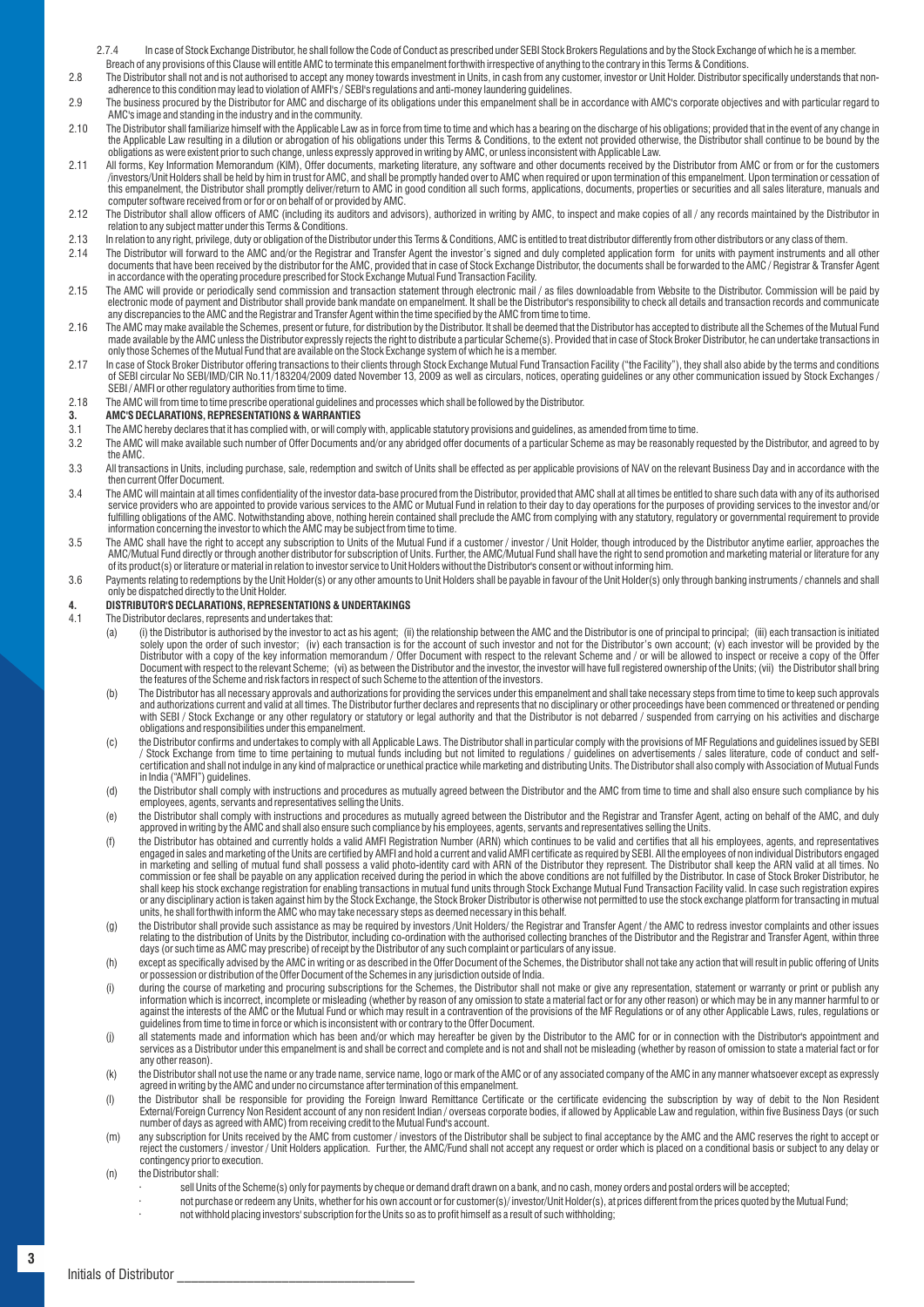· not use or design any advertising or sales material other than sales material released by the AMC relating to the Mutual Fund unless approved in writing by the AMC in advance.

- o) the Distributor shall comply with all the statutory and other applicable requirements relating to prevention of money laundering ("AML") and/or "Know Your Distributor" ("KYD") guidelines<br>issued and amended from time to to follow additional KYD guidelines specified by it. Where the Distributor has submitted any investor application to the AMC without complete KYD documents / information, the AMC may require the Distributor to provide to the AMC/Mutual Fund all necessary documents / information in relation to the customer's / investor's / Unit Holders application as required as per KYD processes. In the event of the Distributor not able to provide such documents/information as required by AMC, the AMC will be entitled to cancel the transaction and/or redeem the Units at<br>Applicable NAV and / or close / fr investor, Unit Holder, person making the payment on behalf of the investor and the source of the funds invested / to be invested in Mutual Fund.
- (p) the Distributor shall upon a reasonable notice from the AMC provide such information or reports or documents in relation to investors or Distributor's business as the AMC may reasonably require.
- (q) the Distributor and all employees, agents and representatives of the Distributor shall at all times maintain confidentiality with regard to all matters and documentation and information<br>relating to the AMC/Mutual Fund,
- (r) AMC/ Mutual Fund/Trustee will be entitled at all times to (i) appoint other distributors to sell / market the Units of Scheme(s); and (ii) sell Units of Scheme(s) directly to investors.
- (s) the Distributor shall not be entitled without the prior consent in writing of the AMC to assign, transfer, charge or in any manner make or create any third party right or interest in this<br>empanelment or the Distributor
- (t) the Distributor, has never been refused any license or authorization nor any license / registration granted to him has ever been revoked; and further  $\,$ is currently not the subject of any ister of any license or auth Distributor by its regulatory authority / governing body, whereby he is unable to perform his obligations under this empanelment wholly or in part, he shall forthwith inform the AMC, which shall take necessary action in this behalf as it deems fit.
- (u) the Distributor, has never been censured, disciplined, suspended or expelled by any regulatory authority.
- (v) the Distributor will recommend investment in Schemes after considering the suitability of particular Units as an investment for the relevant customer / investor / Unit Holder.

## **5. APPOINTMENT OF SUB-DISTRIBUTORS**

- 5.1 The Distributor may appoint such sub-distributors as he deems fit and necessary. Each such sub-distributor appointed by the Distributor, and their directors, partners, employees and agents, to the extent required or necessary, shall have the necessary qualifications, approvals or licenses required to act in such capacity. The Distributorc will oversee the activities of the sub-distributors and<br>will be responsibl
- 5.2 The AMC shall have no privity of contract with such sub- distributors so appointed by the Distributor and that both the AMC and the Mutual Fund are not liable for activities of the sub- distributors. AMC / Mutual Fund / Trustee are not responsible for paying any compensation or fees or any other payment to the sub-distributors of the Distributor.
- 5.3 The agreement/ arrangement, if any, between the Distributor and sub-distributor(s) shall not contain any provisions contrary to the provisions of this Terms & Conditions.

## **6. PROVISION OF DOCUMENTS ETC.:**

The AMC shall provide the Distributor with copies of the Notices and Addenda of each Scheme ("Documents") through email.

- The Distributor will:
- a) Print (in same form and content as provided by AMC) and properly display the documents in his offices and in distribution centres operated by him;
- b) Provide the detail of the email address to the AMC and keep AMC informed about the changes to the email id for meeting the requirements as mentioned in the Clause 6(a);
- c) Provide legible hard copies of the relevant documents to investors/potential investors in the Mutual Fund.
- The above addenda can also be downloaded by the Distributor from the website of the AMC.

## **7. CONTROLLING OFFICE**

The Distributor shall in respect of all his operations and routine activities, designate a 'Controlling Office' and the AMC shall communicate with, and send all documents etc at such Controlling Office only, unless the AMC agrees otherwise.

## **8. FEES / COMMISSION OF THE DISTRIBUTOR**

- 8.1 The AMC shall pay fees or commission, which shall include brokerage to the Distributor in respect of subscription for Units procured by the Distributor and which bears the Distributors' stamp as per following terms:
	- (a) The fees or commission shall be paid at such rates and on such terms as communicated to the Distributor from time to time.
	- $\begin{pmatrix} b \end{pmatrix}$  Payment shall be made within 14 days from the end of payment period.<br>  $\begin{pmatrix} c \end{pmatrix}$  Upfront Commission Payment Period shall be Monthly.
	- Upfront Commission Payment Period shall be Monthly.
	- (d) Trail Commission Payment Period shall be Monthly.
	- (e) Commission will not be released until the amount payable exceeds a minimum threshold as fixed and communicated by the AMC from time to time.
	- (f) The AMC shall make payment by direct credit to the account of the Distributor. The Distributor shall provide the bank account details in writing to the AMC at the time of signing of this empanelment form.
	- (g) All payments shall be subject to applicable TDS (including any surcharge, cess and / or any levy thereon).
	- (h) Service tax or any other tax, duty, cess, levy etc payable on commissions and other payments to the Distributor will not be paid / reimbursed / will be deducted from the commission / payments to the Distributor.
- 8.2 AMC shall not be required to pay fee or commission to the Distributor where the Distributors stamp is not affixed or the same has been cancelled, erased or crossed out or where applications are<br>under "Direct" mode or w
- 8.3 Any commission or fees shall be payable to the Distributor only after receipt by the AMC of all of the following (1) original signed and fully completed application of the investor; (2) documents<br>required to be appende allotment reversed due to application not complete / not received timely or any similar reason, for whatever reason, or in any instances where the Distributor has received commission to which he is not entitled, such amounts will become refundable by the Distributor forthwith.
- 8.4 AMC shall be entitled to deduct the service tax (or any similar tax, in lieu of or in addition to service tax), including any cess, surcharge or similar tax thereon, either in full or any part thereof, from the commissions or any other amounts payable to the Distributor.
- 8.5 AMC shall be entitled to revise (upwards or downwards) the rates of commission, as in force from time to time, by notice in writing to the Distributor in one or more of the following manner:
	- (a) by a written notice to the Distributor sent by physical letter or electronically; or
	- (b) by posting the revised rates on its Website in the account of the Distributor, where AMC has provided such facility of Distributor administrative accounts on its Website.
- 8.6 In case of any excess or wrong payment of commission or any other amount to the Distributor, or any commission or any other amount paid to the Distributor and which later is found to be<br>recoverable or receivable from t from his subsequent payments, or require the Distributor to repay or refund forthwith such amounts, and thereafter the Distributor shall repay the amount within 15 days after the receipt of any communication from AMC in that regard.
- 8.7 Notwithstanding the above, AMC shall not be obliged to pay any commission or remuneration to the Distributor if the termination is on account of fraud or any criminal conduct or serious violation of Applicable Law or for reasons given in this clause above or where the Distributor fails to maintain business volumes as may be required by AMFI guidelines or fails to provide Compliance<br>Certificate as required by AMFI g

#### **9. INDEMNITY**

- 9.1 The Distributor shall indemnify and hold harmless the Mutual Fund, the Trustee Company and the AMC against any losses, costs or claims which they might incur/suffer as a result of (i) any<br>unauthorized, misleading, fals (unless the information, documentation and/or literature has been provided or otherwise approved by the AMC) (ii) the negligence, fraud or willful misconduct of the Distributor, or his employees, agents, representatives, affiliates, managers or advisors (iii) breach of any of the terms, conditions, declarations, representations, undertakings and warranties contained in this Terms &<br>Conditions, on the part of the Di notice from the Regulatory Authorities.
- 9.2 The AMC shall indemnify and hold harmless the Distributor against any losses, costs or claims which it might incur/suffer as a result of: (i) the contents of the Offer Document, abridged offer document or any other material distributed by the Mutual Fund to the Distributor containing an untrue statement of a material fact or an omission of a material fact or (ii) breach of any of the terms,<br>conditions, declarati such breach and the AMC has not rectified such breach within 21 days after receipt of such notice.
- 9.3 AMC /Mutual Fund /RTA/ Stock Exchange / Clearing corporation shall not be liable to Stock Broker Distributor for act / omission of investors using Stock Exchange Platform / any other online transaction platform.

#### **10. NOTICE**

Any notice, communication or documents to be given by a party hereto to the other party may be given by personal delivery, courier, registered post / acknowledgement due or fax at the address  $m$  mentioned in the Empanelment Form. The notice shall be deemed to have been served upon the party to whom it is given: if given by personal delivery, when so delivered and acknowledgement received; or if given by post, on receipt of the same; or if given by fax, upon acknowledged transmission thereof.

#### **11. NO LIEN OR CHARGE**

The Distributor shall not in any way pledge or have any lien or charge on the properties of the AMC/Mutual Fund in his possession, for the fees or commission payable to the Distributor for distributing Units of the Mutual Fund.